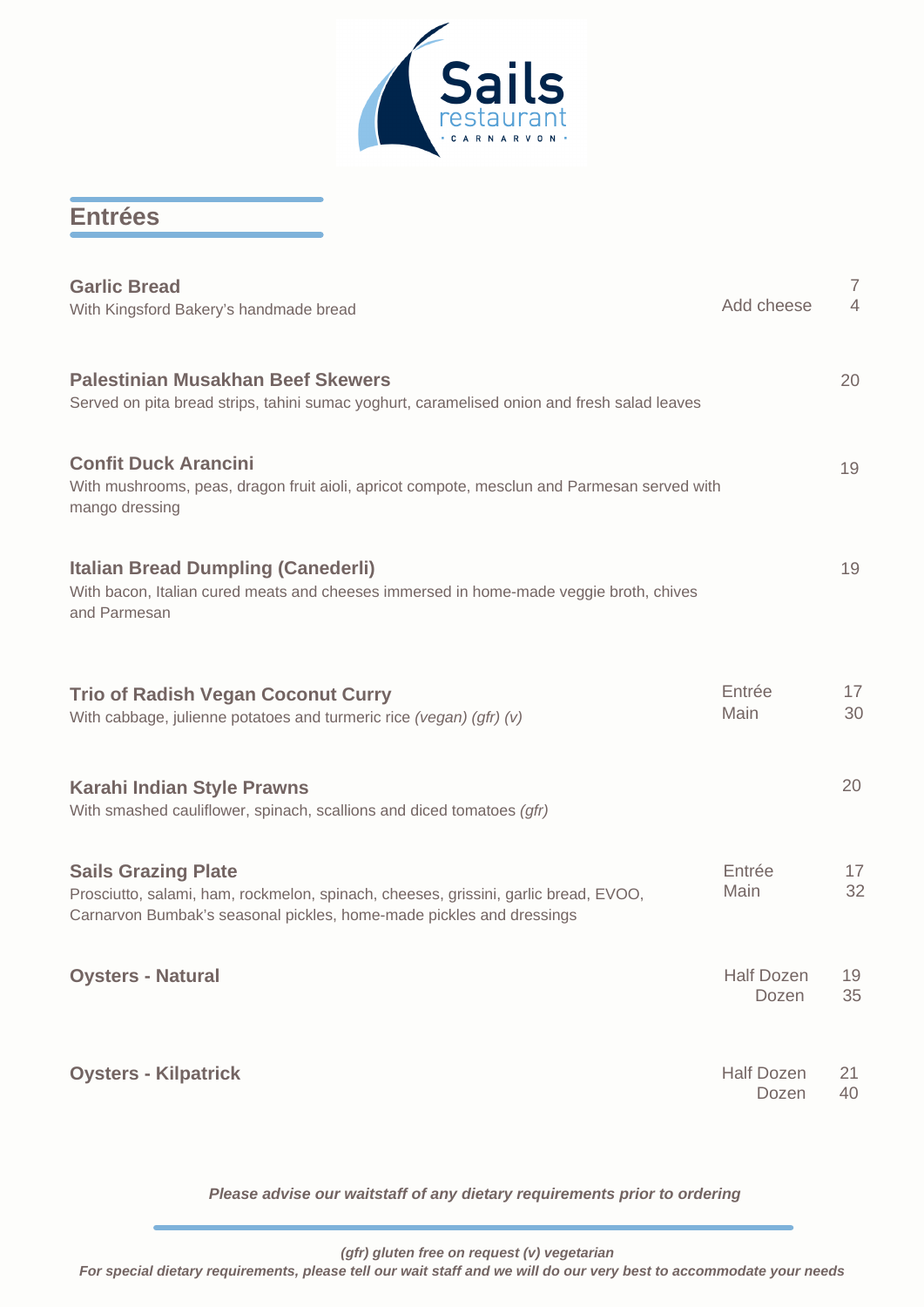

| <b>Mains</b>                                                                                                                                                                                      |    |
|---------------------------------------------------------------------------------------------------------------------------------------------------------------------------------------------------|----|
| <b>Asian Noodles</b><br>Tossed with slow cooked pork strips, julienne capsicum, carrot, mushroom, cabbage, scallions, leek<br>and Chinese sauces                                                  | 31 |
| Scotch Fillet (300g)<br>With wilted turmeric cabbage, crispy diced potatoes, seasonal vegetables with your choice of<br>mushroom, thyme and rosemary sauce or garlic sauce (gfr)                  | 44 |
| Add prawns with garlic sauce                                                                                                                                                                      | 6  |
| <b>Pork Sirloin</b><br>Filled with cured meat, sage and cheese, served with potato sheets, carrot, broccoli, sweet corn<br>puree and pork jus                                                     | 32 |
| <b>Coq Au Vin Chicken</b><br>Braised French style with brandy, wine, bacon lardons, mushrooms and shallots served with<br>mashed potatoes and seasonal vegetables (gfr)                           | 32 |
| <b>Miso Glazed Fish</b><br>With roasted carrot hummus, tomatoes, capers, zucchini, roasted leeks, red onion, olives, parsley,<br>greens and salmoriglio (gfr)                                     | 34 |
| <b>Sails Seafood Chowder</b><br>With scallops, prawns, mussels, calamari, squid and fish in a creamy Pernod broth, served with<br>crusty garlic bread                                             | 34 |
| <b>Lamb Rack</b><br>Herb marinated, honey drizzled grilled three pins lamb rack served with sweet potato mash, crispy<br>bacon, spring onions and seasonal vegetables (gfr)                       | 35 |
| <b>Vegetarian Pasta</b><br>In Naples creamy sauce with red onion, spinach, grilled zucchini, cherry tomatoes and basil, served<br>with Parmesan crumbed asparagus (v)                             | 27 |
| <b>Beef Crockpot</b><br>Slow cooked Yallingup beef crockpot with potatoes, celery, carrot, peas and cauliflower, served with<br>turmeric rice (gfr)                                               | 32 |
| <b>Curry of the Week</b><br>Mild spiced curry, turmeric rice and pappadums (gfr)                                                                                                                  | 31 |
| <b>Yuzu Grilled Prawn Salad</b><br>With grilled Mediterranean vegetables, red onions, cherry tomatoes, spinach, charred onions and<br>toasted almonds with an avocado and mango vinaigrette (gfr) | 26 |

*Please advise our waitstaff of any dietary requirements prior to ordering*

 *(gfr) gluten free on request (v) vegetarian*

*For special dietary requirements, please tell our wait staff and we will do our very best to accommodate your needs*